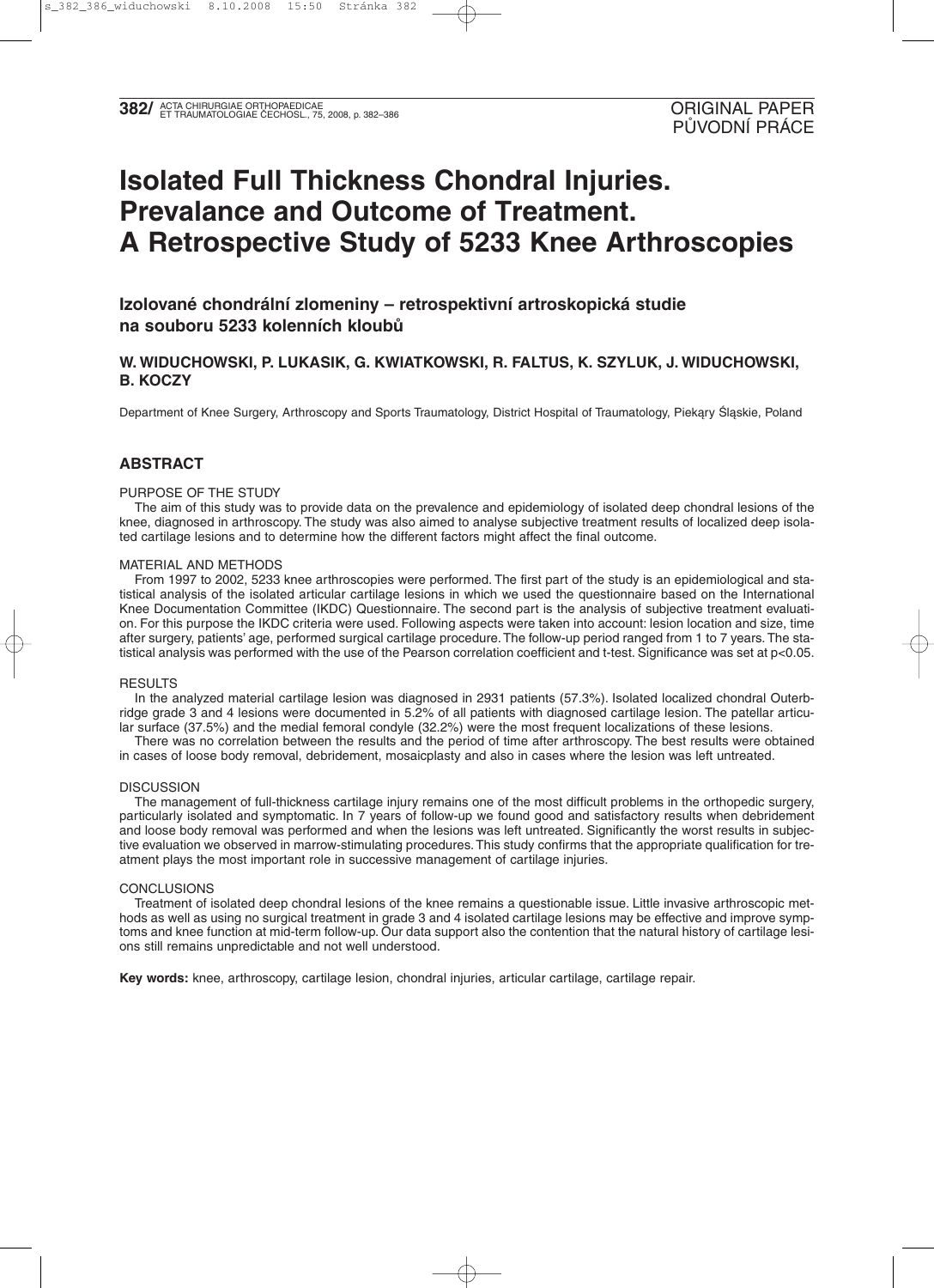## **INTRODUCTION**

Although a rapid development of diagnostic and therapeutic methods of articular cartilage lesions has been made, a problem of choosing the best treatment still persists. Isolated, particularly symptomatic, deep chondral lesions seem to be problematic.

There are several choices in treatment of articular cartilage defects. For last few years, new techniques that aim to reestablish hyaline cartilage have been introduced. They include the use of cultured cells, bone marrow mesenchymal stem cells as well as tissue-engineering (3, 7, 8, 9, 15, 19, 23, 25, 27, 34). On the other hand, however, there are papers proving that little invasive simple method or even willful negligence of a surgical treatment might also be effective in achieving good function of the joint (13, 16); Messner et al. (11, 21) showed that without treatment 22 of the 28 patients had excellent and good function 14 years after surgery. Another study was published by Shelbourne et al. (30) in 2003 – at 10-year follow-up there was no significant difference between the outcomes of patients with ACL-associated untreated cartilage injury and patients with no cartilage injury. It is suggested that in certain conditions conservative treatment of cartilage defects should be also considered (1, 5, 6, 33).

The aim of this study is to provide data on the prevalence and epidemiology of isolated traumatic deep articular cartilage lesions of the knee diagnosed in arthroscopy. This is also an attempt to determine what effect the different factors might have on subjective treatment evaluation scores of deep isolated cartilage lesions.

## **MATERIAL AND METHODS**

From 1997 to 2002, 5233 consecutive knee arthroscopies were performed. The study group were patients with the diagnosis of isolated (with no other intra- or extra-articular lesions) deep chondral lesion based on the performed arthroscopy. The initial criteria for submission to arthroscopy were: diagnostics of acute knee injuries, diagnostics of unexplained knee pain and dysfunction, loose body, meniscal tears, osteoarthritis, cartilage repair, ACL reconstruction and others.

The first part of the study is an epidemiological analysis of the study group. The data were collected with the use of questionnaire based on the International Knee Documentation Committee (IKDC) Questionnaire (11). The questionnaire providing information concerning cartilage lesion (grade, location, size, status of surrounding cartilage), associated articular lesions and performed procedure after each arthroscopy was completed. The lesion grade was determined with the use of the Outerbridge classification (26). We documented location of the lesions on the articular surfaces of patella, trochlea, medial femoral condyle, lateral femoral condyle, medial tibial plateau, lateral tibial plateau and the size of the lesions was estimated with the use of a meniscal probe (5mm). In cases of repeated arthroscopic procedures, only the first procedure was analyzed. Patients

who had both knees operated were not included in the study group.

The lesion was considered as localized isolated deep chondral lesion if one to three well-defined localized chondral defects of Outerbridge grade 3 and 4 surrounded by normal cartilage were found.

The second part is the analysis of subjective treatment evaluation scores. For this purpose the IKDC criteria were used. The mean follow-up period of observation in the analyzed material was 5.6 years (range: one to seven years)*.* In the analysis of subjective scores following aspects were taken into account: lesion location and size, time after surgery, patients' age.

The detailed analysis was focused on results of performed surgical cartilage procedure in cases where the lesion was localised on femoral condyles. In that subgroup the treatment method was choosen randomly as a part of prospective analysis.

The statistical analysis was performed with the use of the Pearson correlation coefficient and t-test. Significance was set at  $p<0.05$ .

## **RESULTS**

In the analyzed material cartilage lesion was diagnosed in 2931 patients (57.3%). Isolated localized chondral Outerbridge grade 3 and 4 lesions were documented in 153 cases (5.2% of all patients with diagnosed cartilage lesion). The study group consisted in 61.6% of male and in 38.4% of female patients. The average age of patients was 41 years and the largest group – patients aged 21-30 years (32.5%).

In 117 cases (76,4%) patients remembered sustained knee injury. In remaining 37 cases similar arthroscopic findings were observed, but there was no knee injury in history data.

The analysis of the localization of the lesion revealed that the patellar articular surface (37.5%) and the medial femoral condyle (32.2%) were the most frequent localizations of the cartilage lesions, while lateral tibial plateau (6.8%) was the least frequent one (Table I). Focal cartilage lesions were found in 40%. In 68.5% these were single defects.

In the analyzed study group surgical cartilage procedure was performed in 97 cases (60.7%) (Table II). In

*Table 1. The locations of diagnosed isolated deep chondral lesions*

| <b>MFC</b> | FC   | MTP    | TP.  | PAT   | TROCH |
|------------|------|--------|------|-------|-------|
| 32.2%      | 9.3% | $.1\%$ | 6.8% | 37.5% | $1\%$ |

MFC – medial femoral condyle, LFC – lateral femoral condyle, MTP – medial tibial plateau, LTP – lateral tibial plateau, PAT – patella, TROCH – trochlea

*Table 2. Performed surgical cartilage procedures*

| Debride-<br>ment | Loose body   Mosaic-   Shaving   Micro-   Drilling   Abrasion<br>removal chon-<br>drectomy | plasty   |     | fracture |      |         |
|------------------|--------------------------------------------------------------------------------------------|----------|-----|----------|------|---------|
| 41.8%            | $13.2\%$                                                                                   | $10.9\%$ | 10% | 8.6%     | 7.8% | $7.7\%$ |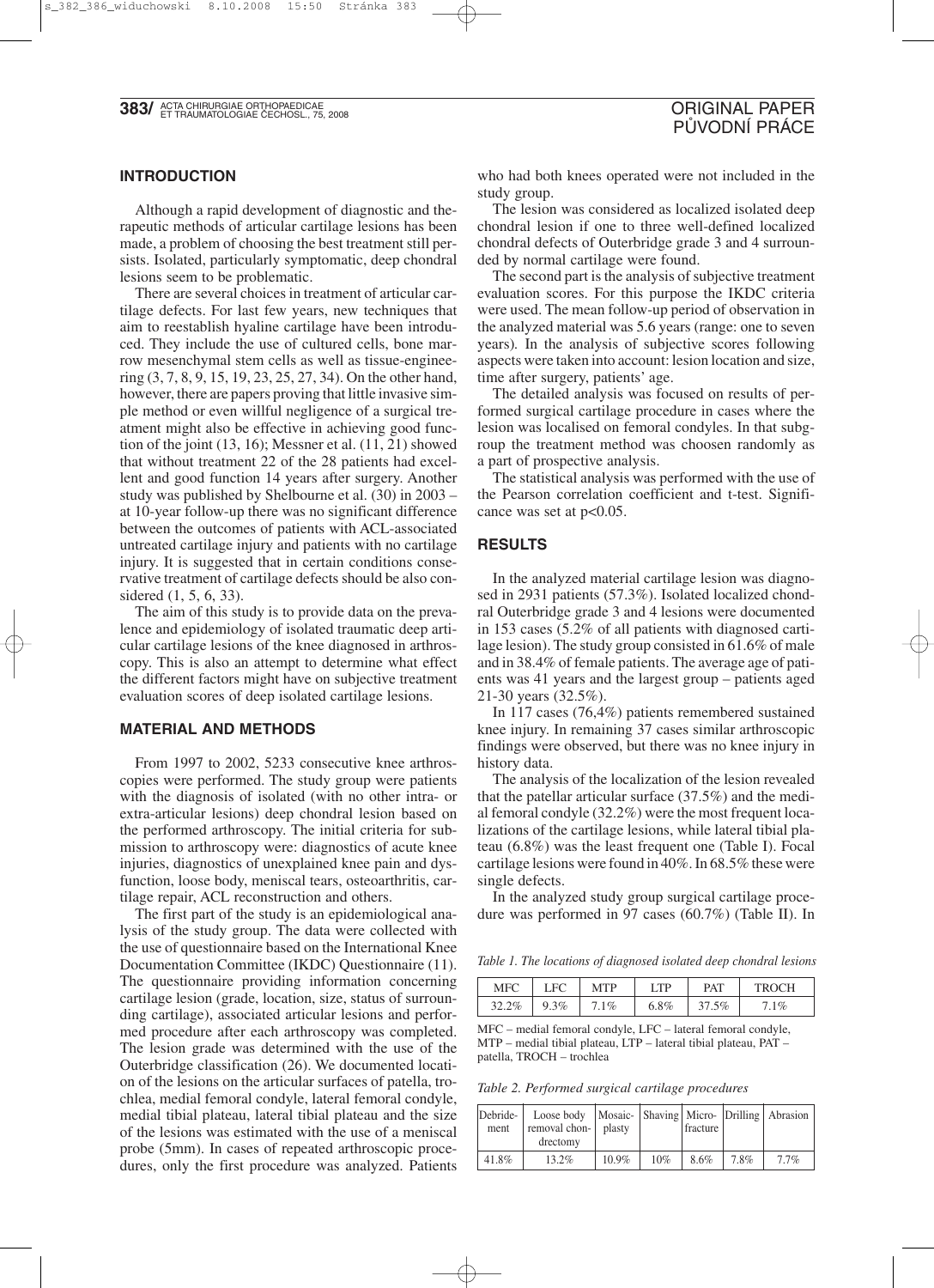56 patients (36.7%) no surgical cartilage procedure was performed and the lesion was left untreated.

## **Treatment results**

Routine follow-up was conducted in all patients with grade 3 and 4 lesions. Patients were sent a questionnaire regarding subjective treatment evaluation. Subjective follow-up scores in 1 to 7 years after surgery were obtained from 94 patients – 61%.

#### *Time after surgery*

There was no significant correlation between the results and the period of time after surgery regardless of the lesion location and size, patients' age and performed surgical cartilage procedure ( $p = 0.085$ ).

## *Patients' age*

Significant negative correlation between patients' age and the subjective treatment results was found  $(p = 0.823)$ .

#### *Lesion location and size*

The best mean postoperative subjective scores were obtained when the lesions were located on the medial femoral condyle. Comparing the lesion size:  $\leq 1$  cm<sup>2</sup>,  $1-2$  cm<sup>2</sup>,  $\geq$  cm<sup>2</sup>, it was found that in patients with the defect size of 2 cm<sup>2</sup> and more there was significant negative correlation between the defect size and postoperative subjective scores (Fig. 1).

#### *Surgical treatment*

In analysed subgroup of patients (37 cases) the lesions were larger than 2 cm<sup>2</sup> and were localised on femoral condyles. The mean lesion size was 2.3 cm<sup>2</sup> (range, 2.0 to 3.6 cm<sup>2</sup>).

The best results in subjective evaluation were obtained in cases of loose body removal, debridement, mosaicplasty and also in cases where the lesion was left untreated – in those groups of patients there was no significant difference between the results. Worse results, but not statistically significant, were observed in cases where shaving (debridement with the use of motorized shaver system) was performed. Significantly the worst mean results were obtained in the group of patients with abrasion, drilling and microfractures (Fig. 2.).

## **DISCUSSION**

Already since the times of Hippocrates it has been observed that cartilage once damaged should never heal. That is why the management of cartilage injury, especially full-thickness and occurring in young people remains one of the most difficult problems in the orthopedic surgery.

In the analyzed material chondral lesions were found in 2931 patients – 57.3% of the arthroscopies. Isolated lesions were documented in 940 (32.1%) cases. Grade 2 lesions were the most common and the patellar articular surface and the medial femoral condyle were the

*Fig. 1. IKDC score: localized isolated deep chondral lesions – lesion size.*



*Fig. 2. IKDC score (medial femoral condyle): localized isolated deep chondral lesions – performed surgical cartilage procedure.*



most frequent locations. Deep chondral lesions accounted for 16.2% of all the diagnosed isolated lesions. These epidemiological findings are in accordance with results from other studies (2, 4, 12).

In or study we compared 3 groups of treatment methods used in cartilage surgery. The results were obtained from 94 patients (61% of 153 cases), which according to standards of statistical analysis (more than 51%) is enough for reliable evaluation. Additionally we analysed group with the untreated lesion. Debridement and lavage, methods of simple excision of damaged cartilage, have been reported as to improve symptoms and knee function for five years and more (13, 16, 35). Recently this technique has come under criticism by Moseley et al. (24). They have shown that arthroscopic debridement and lavage in osteoarthritis are effective only because of placebo effect.

Another group of treatment methods are marrow-stimulating procedures – microfracture, drilling, abrasion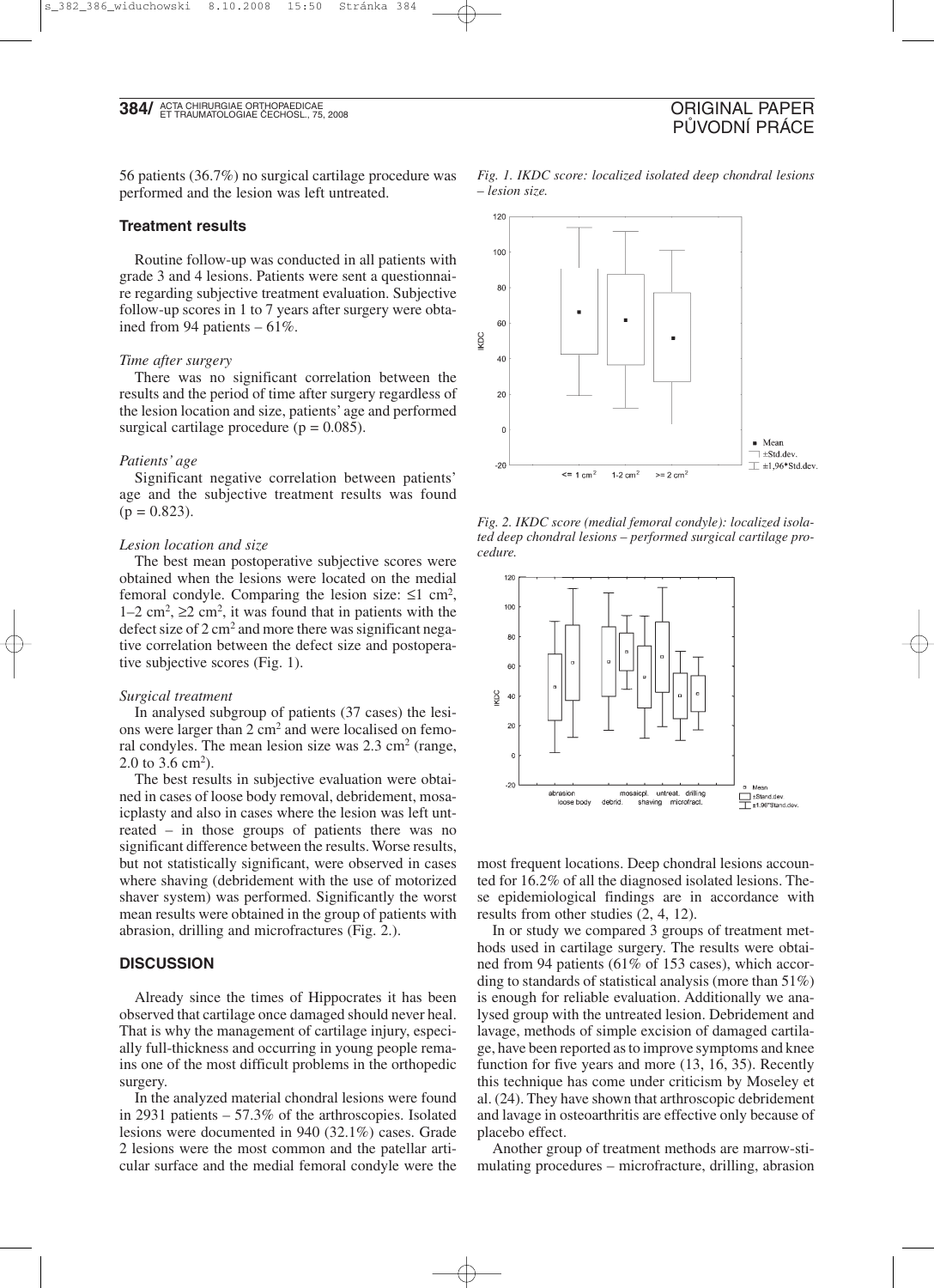(17, 29, 32). One of the most prevalent is microfracture technique, developed by Steadman et al. (32). Good and satisfactory results were published by several authors (14, 18, 31). However what was also indicated, this method is suitable rather for small contained defects, as the first line treatment especially in younger patients (less than 35 years) (31).

The last technique analysed in our study was mosaicplasty, or osteochondral cylinder transplantation. This procedure was first described in 1993 by Matsusue (20) and popularized by Hangody (10). The main advantage of this method is that the lesions are filled with mature, hyaline articular cartilage. The limitation is the donor site morbidity and that is why it is recommended for lesions of area between 1 and 4 cm<sup>2</sup>. Hangody and Fules reported good and excellent results in 92%, 87% and 79% of patients who underwent mosaicplasty of the femoral condyle, tibial plateau and patella (9). Our data seem to reinforce results and observations from Hubbard (13), Jackson (16) and Messner (21). In 7 years of follow-up we found good and satisfactory results in subjective evaluation of the treatment after using debridement and loose body removal, and also when the lesions was left untreated. Additionally, there was no significant difference with results of mosaicplasty. Significantly the worst results in subjective evaluation we observed in marrow-stimulating procedures. Probably the main reason was the patients' age. Older patients improved less than younger. This is comparable with results published by Steadman et al. (31).

# **CONCLUSIONS**

Although some of results might appear to be general and simplified, nevertheless in our opinion this study, especially part concerning surgical treatment, confirms that management of isolated deep chondral lesions of the knee remains a questionable issue. The results of the subjective evaluation of treatment revealed that little invasive arthroscopic methods as well as using no surgical treatment even in grade 3 and 4 isolated chondral cartilage lesions may be effective and improve symptoms and knee function at mid-term follow-up. These data support the contention that still the natural history of cartilage lesions is unpr edictable and not well understood. Our findings also seem to reinforce observations from other studies (1, 21, 36), that qualification for treatment remains one of the most important problems – which lesion needs treatment, which does not. In our opinion, keeping in mind the Poehling's warning – "Cartilage, primum non nocere" (28), appropriate selection of patients for certain cartilage procedure, concerning different circumstances, should be performed to avoid bad and not-satisfactory results. There is need for further investigations to develop standardized algorithm for cartilage treatment.

# **ZÁVĚR**

Výsledky studie se mohou jevit jako všeobecné a zjednodušující, avšak podle našeho názoru tato studie, a zejména její část zaměřená na operační léčbu potvrzuje, že ošetření izolovaných hlubokých chondrálních lézí kolenního kloubu je stále spornou otázkou. Výsledky subjektivního hodnocení léčby ukázaly, že mini-invazivní artroskopické metody stejně jako konzervativní léčba i v případě 3. až 4. stupně izolovaných lézí kloubní chrupavky mohou být účinné a přispět ke zlepšení funkce kolenního kloubu v rámci střednědobého sledování. Tyto údaje podporují tvrzení, že vznik chondrálních poranění není ještě stále uspokojivě vysvětlen. Naše poznatky podporují také zjištění jiných studií (1, 19, 32), že indikace k léčbě zůstává jednou z nejdůležitějších otázek z hlediska toho, zda léze vyžaduje léčbu či nikoli. Podle našeho názoru a s ohledem na varování Poehlin $ga -$ , cartilage, primum non nocere" (24) – operativní ošetření chrupavky u vybraných pacientů vede k eliminaci špatných a neuspokojivých výsledků. Není třeba provádět další studie pro vývoj standardizovaného algoritmu ošetření chrupavky.

## **References**

- 1. AROEN, A., DERYK, G., JONES, D. G., FU, F. H.: Arthroscopic diagnosis and treatment of cartilage injuries. Sports Med. Arthrosc. Rev., 6:31–40, 1998.
- 2. AROEN, A., LOKEN, S., HEIR, S., ALVIK, E.: Articular cartilage lesions in 993 consecutive knee arthroscopies. Am. J. Sports Med., 32:211–215, 2004.
- 3. BRITTBERG, M., LINDAHL, A., NILSSON, A., OHLSSON, C., ISAKSSON, O., PETERSON, L.: Treatment of deep cartilage defects in the knee with autologous chondrocyte transplantation. N. Eng. J. Med., 331:889–895, 1994.
- 4. CURL, W. W., KROME, J., GORDON, E. S., RUSHING, J., SMITH, B. P., POEHLING, G. G.: Cartilage injuries: a review of 31,516 knee arthroscopies. Arthroscopy, 13:456–460, 1997.
- 5. GERSOFF, W. K.: Considerations prior to surgical repair of articular cartilage injuries of the knee. Oper. Tech. Sports Med., 8:86–90, 2000.
- 6. GILBERT, J. E.: Current treatment option for restoration of aricular cartilage. Am. J. Knee Surg., 11:42–46, 1998.
- 7. HANDL, M., TRČ T., HANUŠ, M., ŠŤASTNÝ, E., FRIČOVÁ-POULOVÁ, E., NEUWIRTH, E., ADLER, J., HAVRANOVÁ, D., VARGA, F.: Autologous Chondrocyte Implantation in the Treatment of Cartilage Lesions of Ankle Joint. Acta Chir. orthop. Traum. čech., 74:29–36, 2007.
- 8. HANDL, M., TRČ T., HANUŠ, M., ŠŤASTNÝ, E., FRIČOVÁ-POULOVÁ, E., NEUWIRTH, E., ADLER, J., HAVRANOVÁ, D., VARGA, F.: Therapy of severe chondral defects of the patella by autologous chondrocyte implantation. Acta Chir. orthop. Traum. čech., 73:373–379, 2006.
- 9. HANGODY, L., FULES, P.: Autologous osteochondral mosaicplasty for the treatment of full-thickness defects of weight-bearing joints. J. Bone Jt Surg., 85-A:25–32, 2003.
- 10. HANGODY, L., KISH, G., KARPATI, Z., SZERB, I., UDVARHELYI, I.: Arthroscopic autogenous osteochondral mosaicplasty for the treatment of femoral condylar articular defect. A preliminary report. Knee Surg. Sports Traumatol. Arthrosc., 5:262–267, 1997.
- 11. HEFTI, F., MULLER, W., JAKOB, R. P., STAUBLI, H. U.: Evaluation of knee ligaments injuries with the IKDC form. Knee Surg. Sports Traumatol. Arthrosc., 1:226–234, 1993.